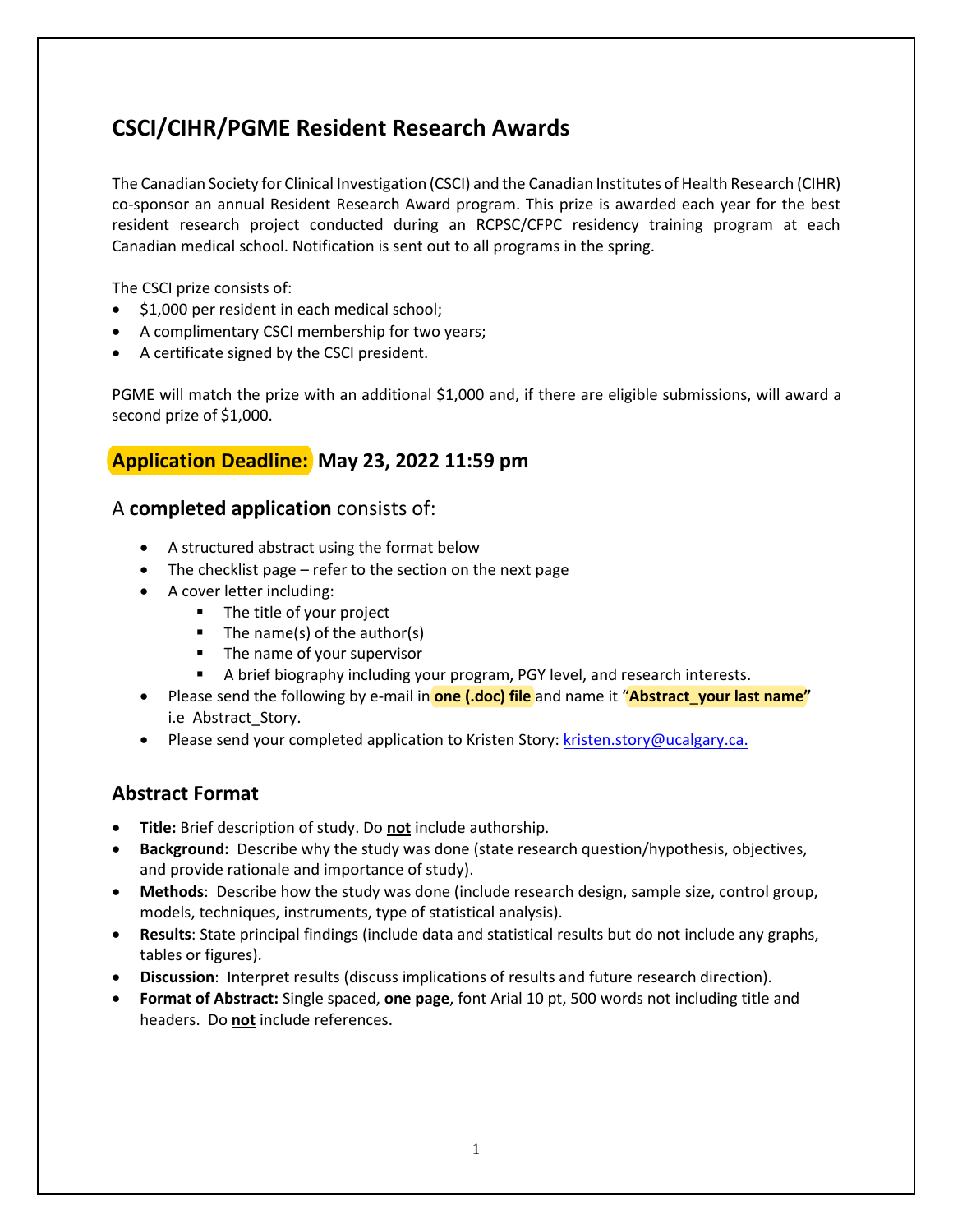# **Checklist Page**

It is a requirement for all research projects using human subjects (including retrospective chart reviews) to have ethical approval from the Conjoint Health Research Ethics Board of the University of Calgary. Please use the following information to define your contribution to the project. Only completed projects will be eligible.

# **CSCI/CIHR/PGME RESIDENT RESEARCH AWARD**

| This project has received ethical approval from the Conjoint Health Research Ethics Board of the |
|--------------------------------------------------------------------------------------------------|
| University of Calgary                                                                            |
| I was the primary contributor to the intellectual content of the project as described below:     |
| conception and design                                                                            |
| application for ethical approval                                                                 |
| literature review                                                                                |
| instrument design (if applicable)                                                                |
| data collection                                                                                  |
| statistical analysis and interpretation of data                                                  |
| drafting of manuscript (if applicable)                                                           |

funding proposal (if applicable)

conference presentation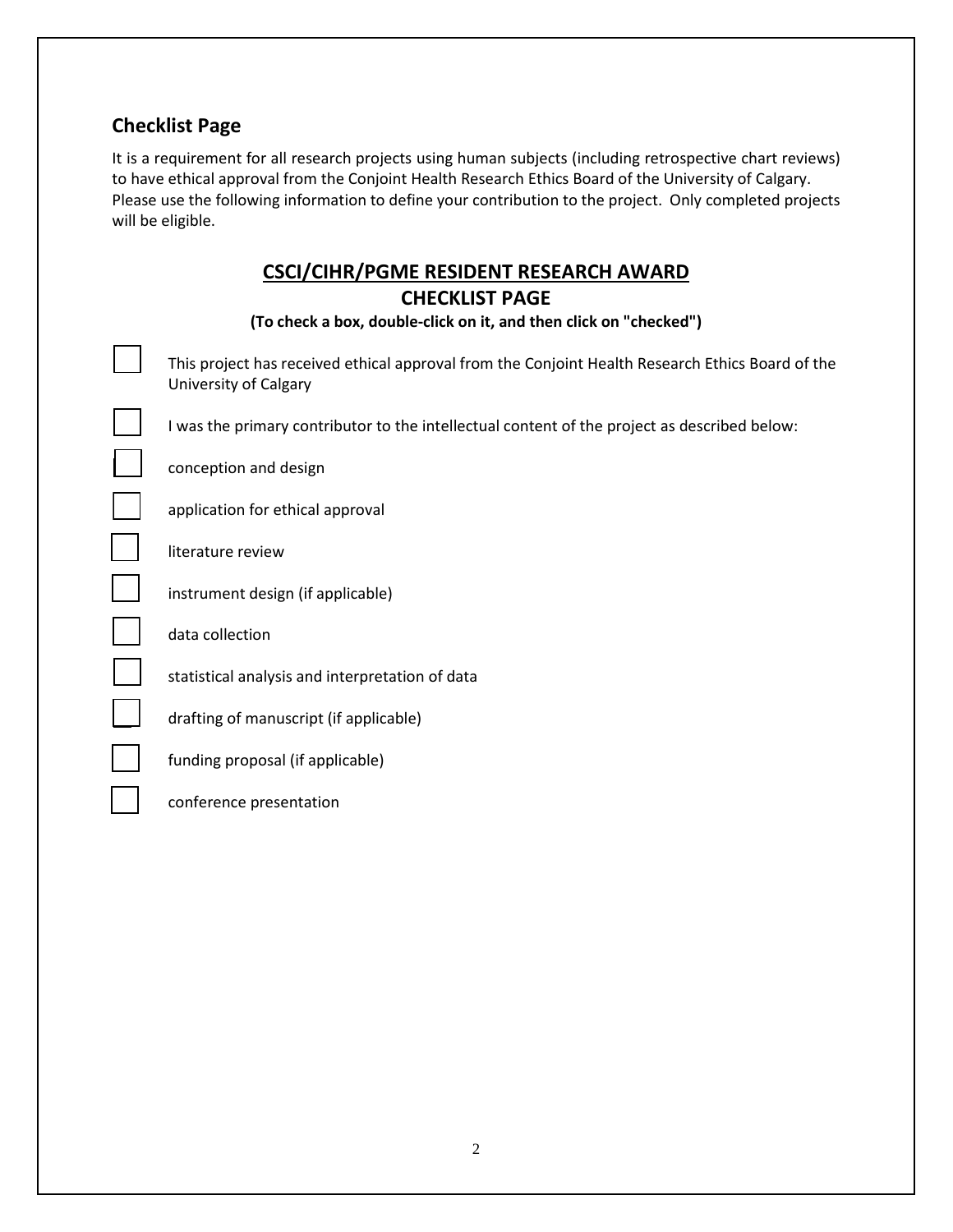## **Frequently Asked Questions**

**1.** I am a UofC resident and I've recently completed a research project, but the ethics came from a university other than UofC and I was collaborating with a supervisor from another university. Am I still able to apply with this project?

*Yes, you can still apply as long as you are first author and contributed to the research.*

**2.** Does the research project have to be completed in order to apply for this award?

*Yes, the research project will have to be completed to be eligible for this competition.*

**3.** I completed a residency in Calgary in the last calendar year and am registered as a fellow in another city presently. Am I eligible to submit a project I completed and published last year?

*As long as the research was conducted in Calgary while you were a resident, you would be eligible for this competition.*

**4.** Do all boxes on the application checklist needed to be completed for the application to be accepted?

*No, they do not all have to be checked to apply.*

**5.** Is the award meant for research funding or is it a prize given to the resident researcher?

*It is a prize given to the resident researcher.*

**6.** I did my first 3 years of residency at another university. My resident research project was a multi-site study with other universities and supervisors across these universities and separate ethics approval at all 3 sites. Am I eligible to apply for the CSCI resident research award?

*Yes, you are still eligible as long as one of the sites was Calgary.*

**7.** If a resident has previously won this award, can they apply again?

*The resident can apply again provided the research project is entirely different from what was submitted last year.*

**8.** Is the entire research project required to have happened during in residency? Is it ok if part of it is in residency and part in medical school?

*The entire project needs to be during your residency.*

**9.** Just to clarify the eligibility for applying for the award - does the person have to currently be in a residency program?

*The applicant has to be a current resident at the University of Calgary whilst the research was undertaken in order to be eligible.*